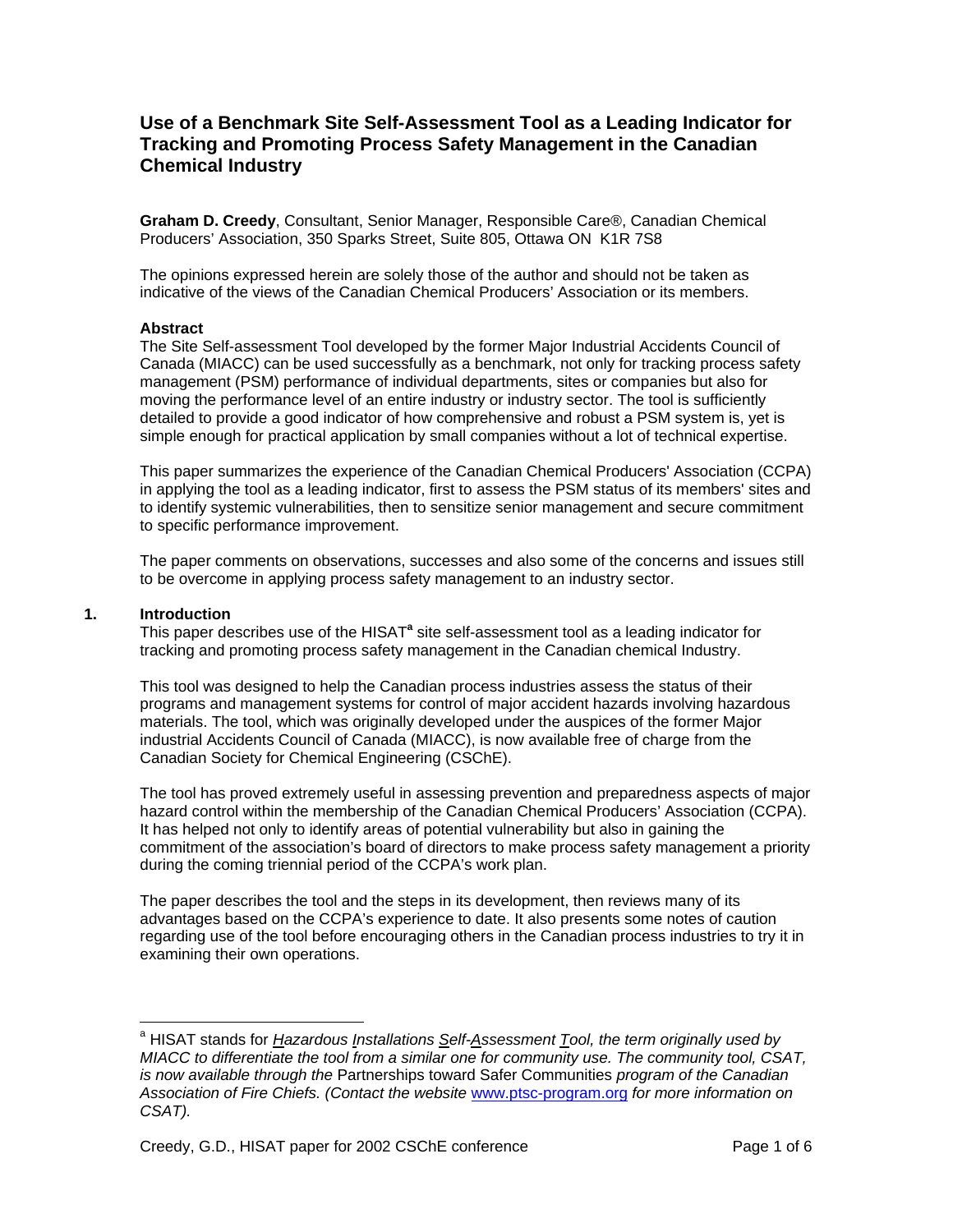#### **2. Description of the HISAT Site Self-assessment Tool**

The tool is best understood by downloading a copy from the CSChE's PSM division website www.cheminst.ca/division/psm (The current version is still the MIACC document with revised contact information, but it should shortly be available as a full CSChE publication).

Following an explanation of the background to the tool's development, full instructions are provided on how to use it. As PSM terminology can be unfamiliar to some of the target audience, an important feature of the tool is the list of PSM committee members available for over-thephone assistance, free of charge, for those who have difficulty understanding any of the questions.

A list of hazardous substances and threshold quantities for each is then provided to assist users in determining whether their site clearly fits into the hazardous category. This list was developed by MIACC as Canada had no then regulations covering major hazard control in the sense understood in the United States or the European Union. However, the MIACC list is now being absorbed into the new regulations about to be promulgated by Environment Canada under Section 200 of the Canadian Environmental Protection Act 1999 (CEPA).

The tool then provides sections for identifying the site and also the contact person for any subsequent follow-up. A space is provided for signature, but this is actually optional to allay any concerns over potential liability by those filling out the form. Information provided has been protected by CCPA, the organization handling tracking of responses to date, and only the overall status of the site or aggregate responses to specific questions have been made available when reporting information.

The body of the tool then consists of two sections examining preparedness and prevention respectively.

The *Preparedness* section includes eleven questions derived from the similar MIACC tool for community preparedness (see footnote 1). The questions are divided into three levels: essential, enhanced and excellent (the last may be retitled "comprehensive" for consistency with the current version of the community tool).

The Prevention section consists of 125 questions<sup>[b](#page-1-0)</sup>, also divided into the same three levels and examining both awareness and also use of a range of PSM techniques or topics, following the twelve-element system developed by the US Center for Chemical Process Safety (CCPS) on which the tool and the supporting *Process Safety Management* guide are based.

Space is also provided for those completing the tool to indicate where they need help or guidance, and an opportunity is given for any additional comments to be supplied in text form at the end of the document.

## **3. Use of the HISAT tool in Canada**

The self-assessment tool was originally developed by the MIACC process safety management (PSM) team to support its recommendation that sites with the potential for major hazmat accidents should follow the approach of the Center for Chemical Process Safety or similar in their own programs for hazard control[.](#page-5-0) This has been explained in a previous paper<sup>1</sup>. The tool featured a series of questions designed to examine site awareness and use of PSM techniques using the CCPS table of elements and components as a template, and based on the two principal guideline documents published by the CCPS at that time<sup>[2,](#page-5-1) 3</sup>.

<span id="page-1-0"></span><sup>————————————————————&</sup>lt;br><sup>b</sup> The number appears to be slightly higher from a simple count, as some of the risk assessment questions are repeated at the top level. There are 125 different PSM questions in total.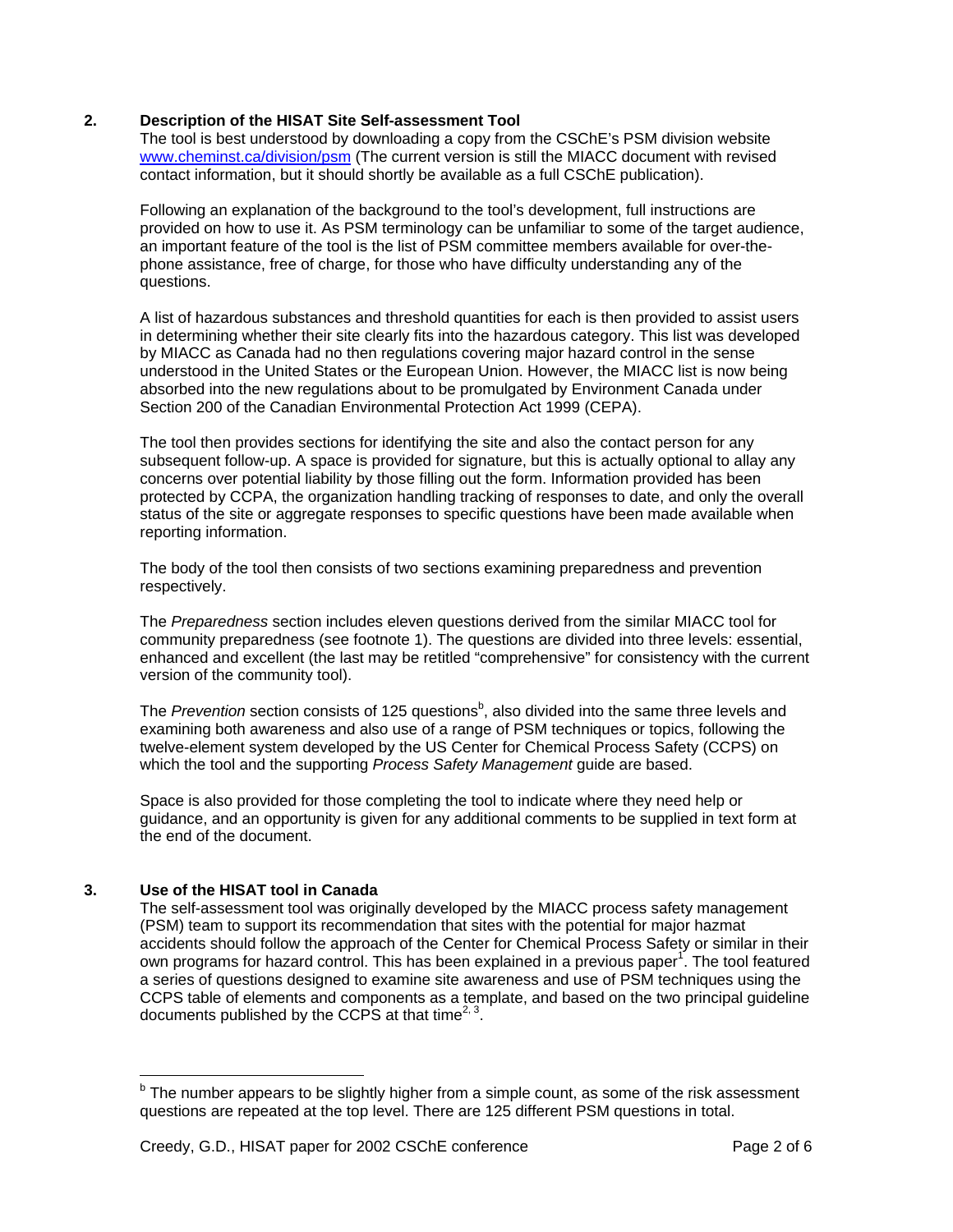<span id="page-2-2"></span>Pilot testing of the tool by the Canadian Chemical Producers' Association (CCPA) revealed the need for a PSM initiative in Canada, and the team subsequently developed, with the approval of CCPS, a small guide to support the tool by providing a rapid introduction and overview to PSM and also to the CCPS and its publications<sup>4</sup>. This PSM guide is also now available free of charge in English and French from the CSChE website, or in print for a nominal charge. The tool was subsequently incorporated into MIACC's overall operational plan for major hazard control in Canada, and in 1996-7 was again tested by CCPA, this time with the added parti[c](#page-2-0)ipation of the Canadian Fertilizer Institute (CFI)<sup>c</sup>. The results, reported to the 1997 MIACC .<br>conference<sup>5</sup>, showed some progress with CCPA since the original pilot testing in 1992, but continued to reveal significant vulnerabilities at some sites and hence vulnerability for the industry as a whole.

So far the tool provided users with a benchmark against which to measure their own status, but was of limited use for establishing priorities for remedial action. The main reason for this was that the tool intentionally covers an extremely wide range of PSM techniques and topics. Despite the qualifier that the questions apply only wherever significant hazard potential exists, it is nevertheless an exceptional site that can truthfully answer each question with the "A" response needed for a "100%" score. The tool at this stage of development this gave the impression to many sites that it was an ideal rather than a practical guide as to what they should do in the short to medium term on which action plans were typically based.

This changed when in 1998 the questions were divided into three levels, following the lead introduced by MIACC's community preparedness team with the similar tool developed for assessing community preparedness. The terminology of essential/enhanced/excellent implied that the first level was just that – essential for any site with the potential for a major accident – and the PSM team was insistent that all questions identified for that level should indeed be considered essential by any process industry site serious about preventing major accidents.

CCPA then included the site self-assessment as part of its process for verification of member performance under the Responsible Care initiative. Members were expected to show to the verification teams that they had assessed the status of their sites using the tool, had identified any gaps at the essential level and had an action plan to close those gaps. (Actually meeting the essential level was not realistic at that time as the tool had only recently been republished using the three-level classification).

Subsequent follow-up by CCPA showed that some sites were reporting that they were unaware of some of the key techniques for risk assessment, despite the hazard potential shown by the materials and quantities present on the site. This led in 1999 to a revision of the essential level benchmark to include the note that "the Process Safety Management Committee recommends that, where a site has the potential for serious consequences – especially offsite – that site should be at least aware of the risk assessment techniques listed under element 4 of the PSM self assessment. In other words, the score for items (i) to (v) of section 4 should be at least 'C'." [d,](#page-2-1) [e](#page-2-2)

 $\overline{a}$ 

<span id="page-2-0"></span> $\textdegree$  CFI conducted its own survey of its members and submitted aggregate results to CCPA, showing the number of responding sites and the number of replies to each question and at which condition of awareness and use. The information was thus valid for the analysis, yet protected the confidentiality of CFI's members.

<span id="page-2-1"></span><sup>&</sup>lt;sup>d</sup> This change has not yet been included in the actual text of the tool, but communicated separately to users. However, it will be added when the text is revised for publication as a CSChE document.

<sup>&</sup>lt;sup>e</sup> This does not necessarily imply that the techniques should then be applied, but that a competent person, knowing the circumstances at the site, understands the basis for the techniques and when they should be used, and has made a conscious, documented decision that their use is not warranted in that particular case. The competent person does not have to be a site employee. He or she could be located in a corporate office or with a contractor/consultant, so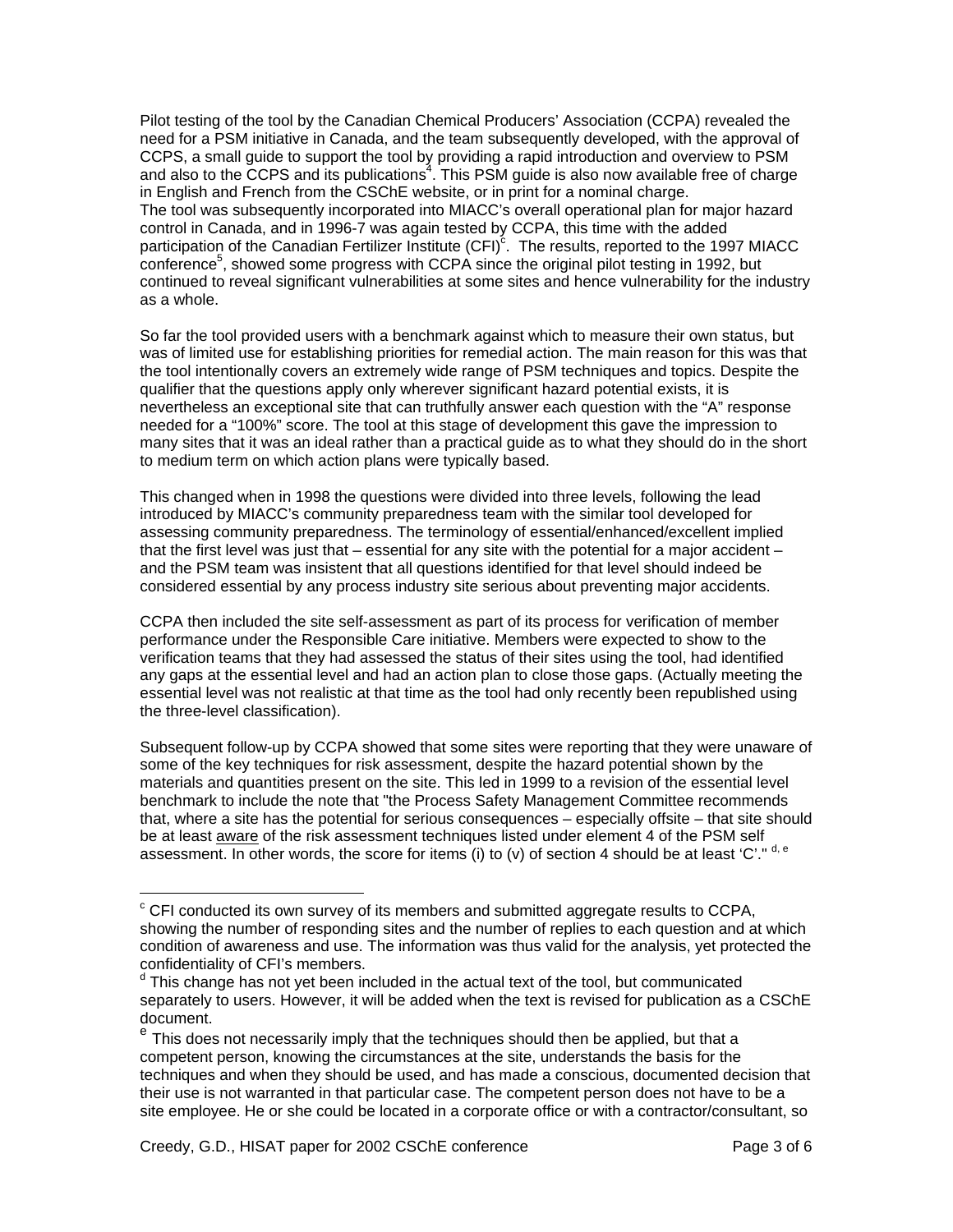CCPA had encouraged its members to report progress made in closing gaps as it happened rather than conducting an association annual follow up. However, although some companies were prompt or even enthusiastic in their reporting it was apparent that many were challenged by the preoccupations of reorganization and other business pressures. In 2001 a recheck was therefore conducted with those members who had previously reported gaps, to find how much progress had taken place. The result led to an increase rather than reduction of concern, in that action plans appeared to have stalled for several respondents, raising questions about the effectiveness of the companies' own management systems intended to oversee such performance.

It should be noted here that this is not intended to imply that companies were grossly deficient, or that they or their management practices were unsafe. The verification process used by CCPA to examine and confirm effectiveness of Responsible Care in Canada (the process is somewhat different elsewhere) continues to show that CCPA members are generally well advanced in their understanding of the Responsible Care ethic and application of the corresponding management systems called for by the initiative<sup>f</sup>[.](#page-3-0) It is perhaps more an indication of the challenges faced by companies today in ensuring that systems continue to operate as intended despite the constraints that are increasingly placed upon those charged with the responsibility for making them work.

Nevertheless, the process safety management committee felt obliged to advise CCPA of the possible implications of their findings, using pie charts to show the breakdown of responding sites by MIACC hazard classification and by overall performance using five categories: excellent, enhanced, essential, "almost there" and "in progress". As a result, the CCPA board in June 2002 cited PSM as a priority for the membership in its plan for the triennial period 2002-5, calling for all member sites to meet the essential level as a minimum and to evaluate the utility of higher level questions for their respective circumstances.

## **4. Advantages of the tool**

Experience with the tool thus far has shown many advantages, summarized below:

- It is an excellent tool for motivation at the site, company, industry sector or national level, highlighting actual status in comparison with desired performance.
- It is valid for the process industries in general, and not just for "chemical" sites.
- It is available in English and French for immediate download, free of charge, or in print for a nominal fee; the pocket-sized print version has proven particularly useful for use with site operating personnel, stimulating dialogue more readily than an electronic document.
- Over-the-phone support is available for the Canadian process industries from PSM experts, free of charge (note that this is obviously limited in nature, and does not attempt to tell questioners what they should do in controlling hazards at their sites – it does however help them to understand the questions and refers them to guidance materials or resources they may not otherwise be aware of).
- It is a leading indicator, unlike the more common trailing indicators provided by accident history or a major event; it can therefore be used where the database is too small for meaningful trends to be derived on the basis of what has already happened.
- The three-level classification provides attainable benchmarks for companies or sites at different levels of progress, whether they are among the industry leaders or new to managing hazmats.;It considers the effect of human error, even at the basic (essential) level; this is a

<span id="page-3-0"></span><sup>f</sup> For more on this, see the CCPA website **www.ccpa.ca**.

long as the criteria above are met. For more guidance, a reference was provided to the CCPS guideline on hazard evaluation procedures.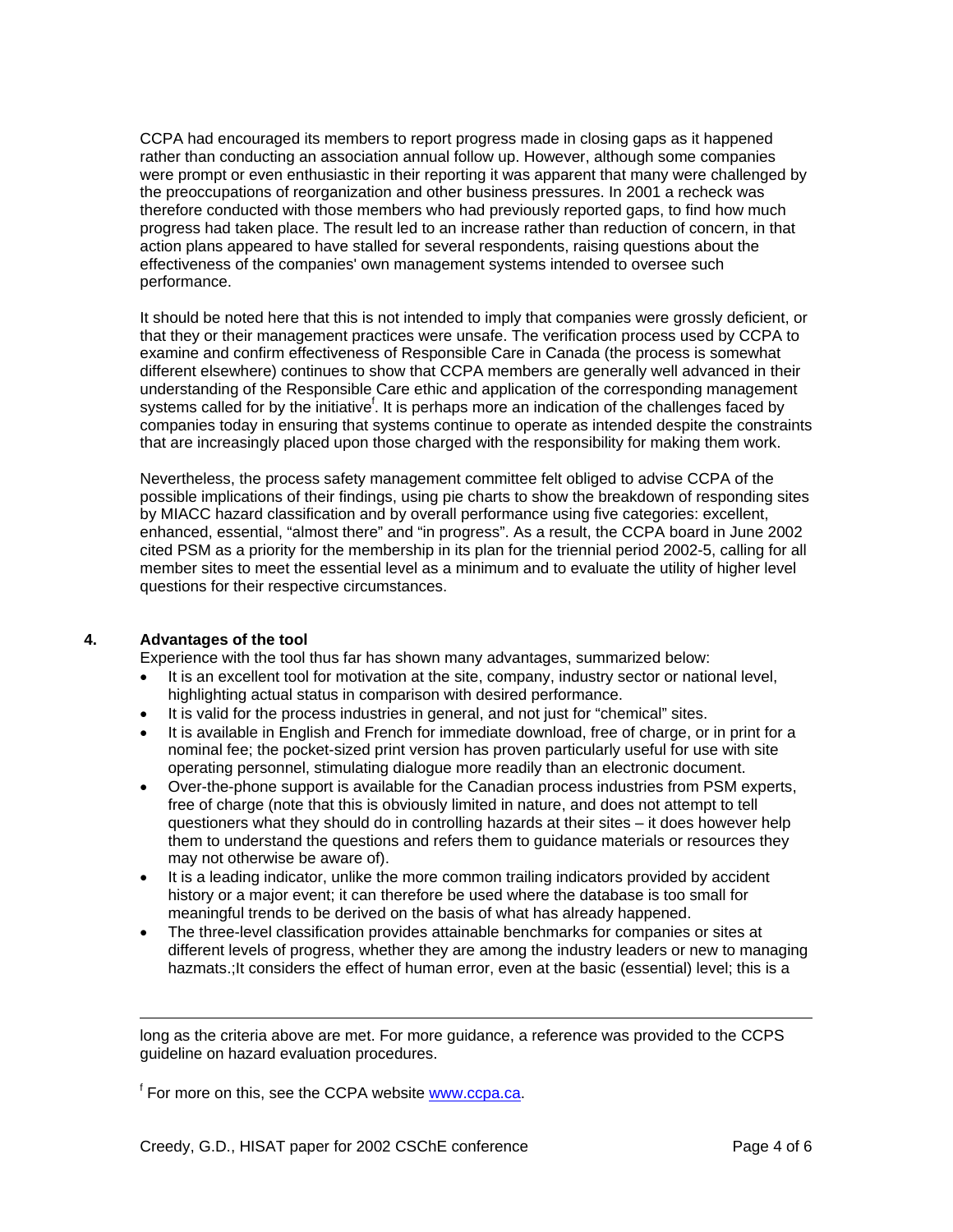notable weakness of some other approaches, where human error is not addressed until the more advanced levels or is left out entirely.

- It is easy to complete; a check by MIACC showed that respondents could typically complete the form in less than four hours<sup>g</sup>[,](#page-4-0) although:
- The effectiveness of the tool is greatly increased by using a team approach, especially where representatives of different disciplines complete the form independently before reviewing their findings as a group; this has been described by Morrison $6$ [.](#page-5-5)
- Subsequent follow-up can reveal defects in management systems, where delay in implementing action plans should have been detected and corrected by the system itself.
- Senior executives can relate quickly to HISAT information or comparison presented graphically, e.g. by pie chart, though caution should be used to ensure that they are aware of resource implications if selecting the higher levels as a part of a policy objective.
- The tool has shown added value by revealing gaps that companies had not previously detected through their own internal and external auditing.

# **5. Cautions**

The tool has definite advantages, as explained above. Nevertheless, there are some caveats that users should be aware of when considering applying it in their site or organization:

- It is suggested that the tool be used in an exploratory manner to start with, i.e. to gather information and find out what the current situation is. Pressure to compete or to attain a given level of performance should be avoided, as it can all to easily lead to a tendency to simply "check off the boxes" or do only the minimum needed to reach the implied standard. (This last point is a typical concern when standards are used to set a performance floor). It is much more important to find vulnerabilities, even if it takes longer to correct them, than to fool oneself with conclusions about performance that may not be stand up to closer examination.
- The tool is not really suitable for use as an annual exercise, since its value diminishes once a given level is attained. (In theory it should be possible to re-examine each point as if it had never been attained, but in practice this is not realistic on an ongoing basis).
- Other techniques are therefore likely to be needed to sustain interest in performance and status in the face of other priorities, once the top level has been met. Trend analyses may be useful, providing the database is sufficiently large to give meaningful information. Reviews of actual incidents and near-misses for root and contributing causes are useful, although they may be limited by the scenarios involved in the cases under study. It seems that an anecdotal approach can be extremely useful in getting and holding attention, introducing or illustrating messages derived from analysis from experience from elsewhere.

## **6. Conclusion**

The site self-assessment tool described has been extremely useful in raising the profile of process safety management within the chemical industry in Canada, and would almost certainly have achieved much for the other sectors of the process industries had it not been for the untimely dissolution of MIACC in 1999.

Although it has not been possible to express its value in quantitative terms – the number of accidents or consequences reduced – it is undoubtedly of value in revealing gaps so that they can be addressed rather than waiting for an accident to happen. It is certainly better to use it as a leading indicator of the effectiveness of major hazard control than to wait for a "significant trailing indicator" (e.g., major accident) to get the same executive attention and commitment

<span id="page-4-0"></span> $\overline{a}$ <sup>g</sup> This time is far less than that needed for the CCPS *Prospect* tool, which was examined and felt to be more suited to large companies with full-time PSM specialists than the target audience in Canada. However, anyone who has completed the *Prospect* information should be able to answer HISAT easily in less than an hour.